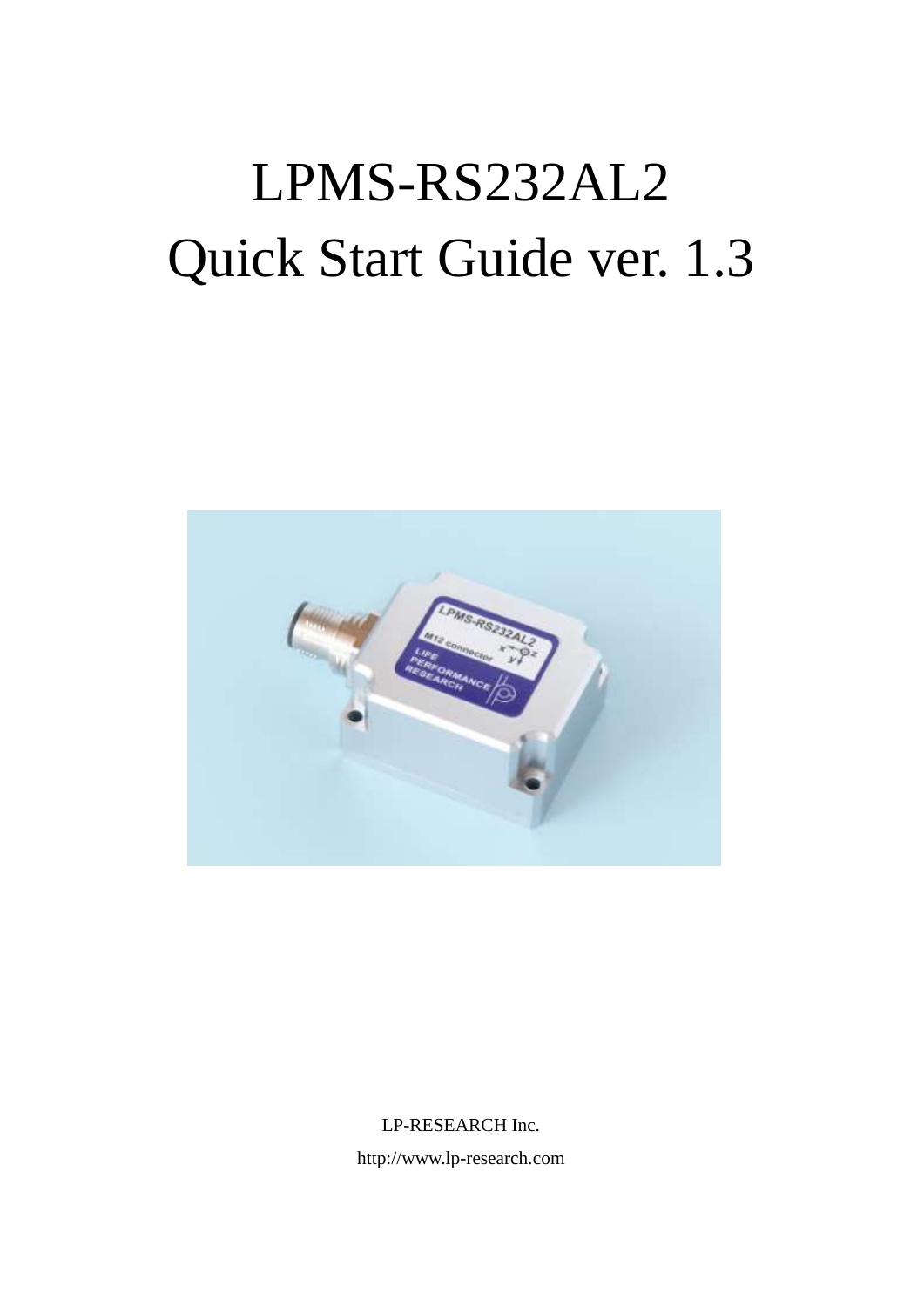# **Table of Contents**

| II.  |  |
|------|--|
| III. |  |
| IV.  |  |
|      |  |
|      |  |
| V.   |  |
|      |  |
|      |  |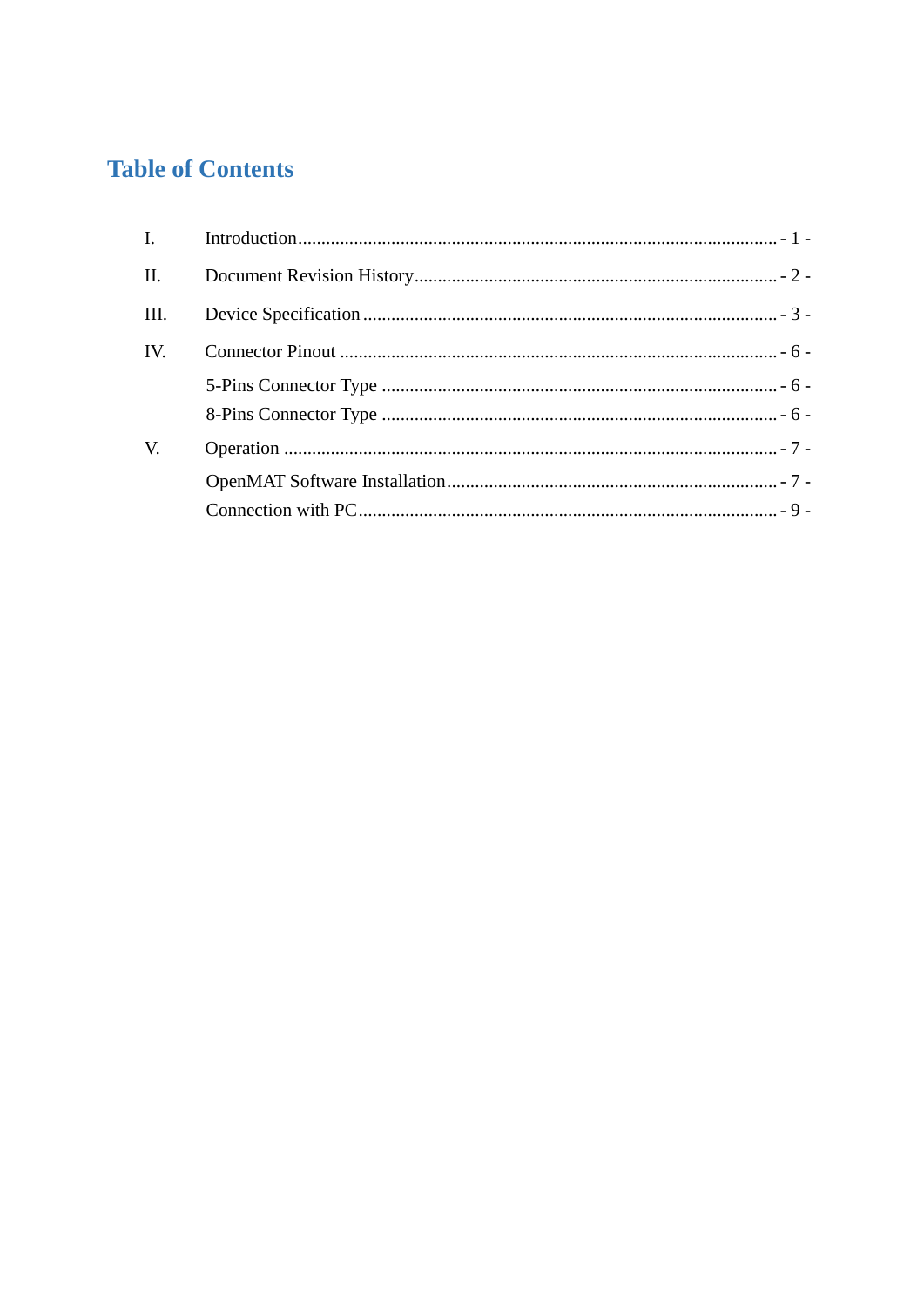

## <span id="page-2-0"></span>I. Introduction

Welcome to the LP-RESEARCH Motion Sensor LPMS-RS232AL2 Quick Start Guide.

In this documentation we will explain everything you need to know to quickly set up the LPMS- RS232AL2 hardware, install its software and get started with sensor data acquisition. We have put a lot of effort into making the LPMS- RS232AL2 a great product, but we are always eager to improve and work on new developments. If you have any further questions or comments regarding this documentation please feel free to contact us anytime.

For more information on the LPMS- RS232AL2 or other product series, please refer to datasheets and user manuals, available from the LP-RESEARCH website at the following address: http://www.lp-research.com.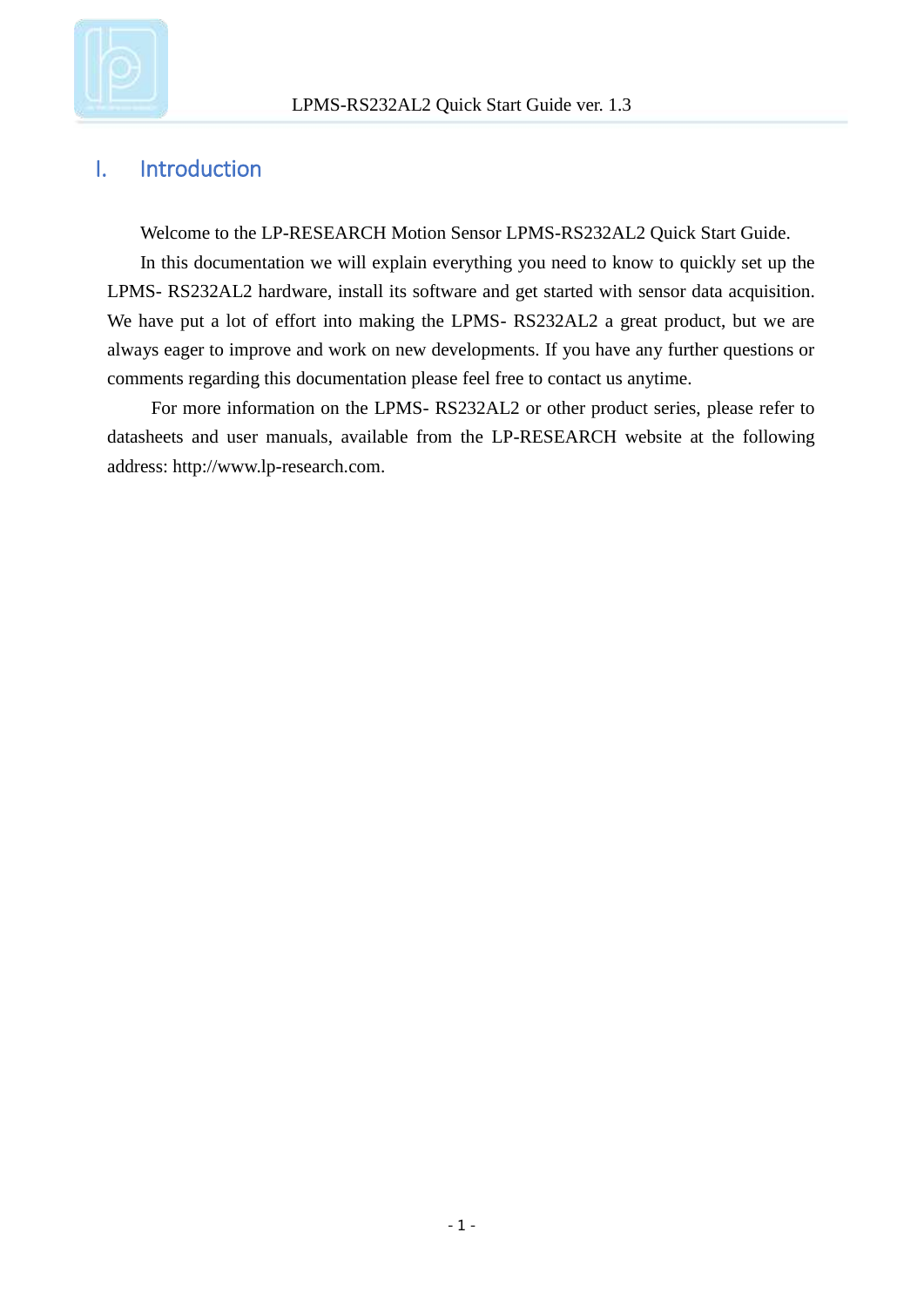

# <span id="page-3-0"></span>II. Document Revision History

|            | Date       | Revision | Changes                                                                 |
|------------|------------|----------|-------------------------------------------------------------------------|
|            | 2016-06-01 | 1.0      | - Initial release.                                                      |
|            | 2016-10-01 | 1.1      | - Add the tables of relations between baudrate and data<br>update rate. |
|            | 2016-10-13 | 1.2      | - Correction on input voltage range.                                    |
| 2017-10-30 |            | 1.3      | - Add connector pinout description                                      |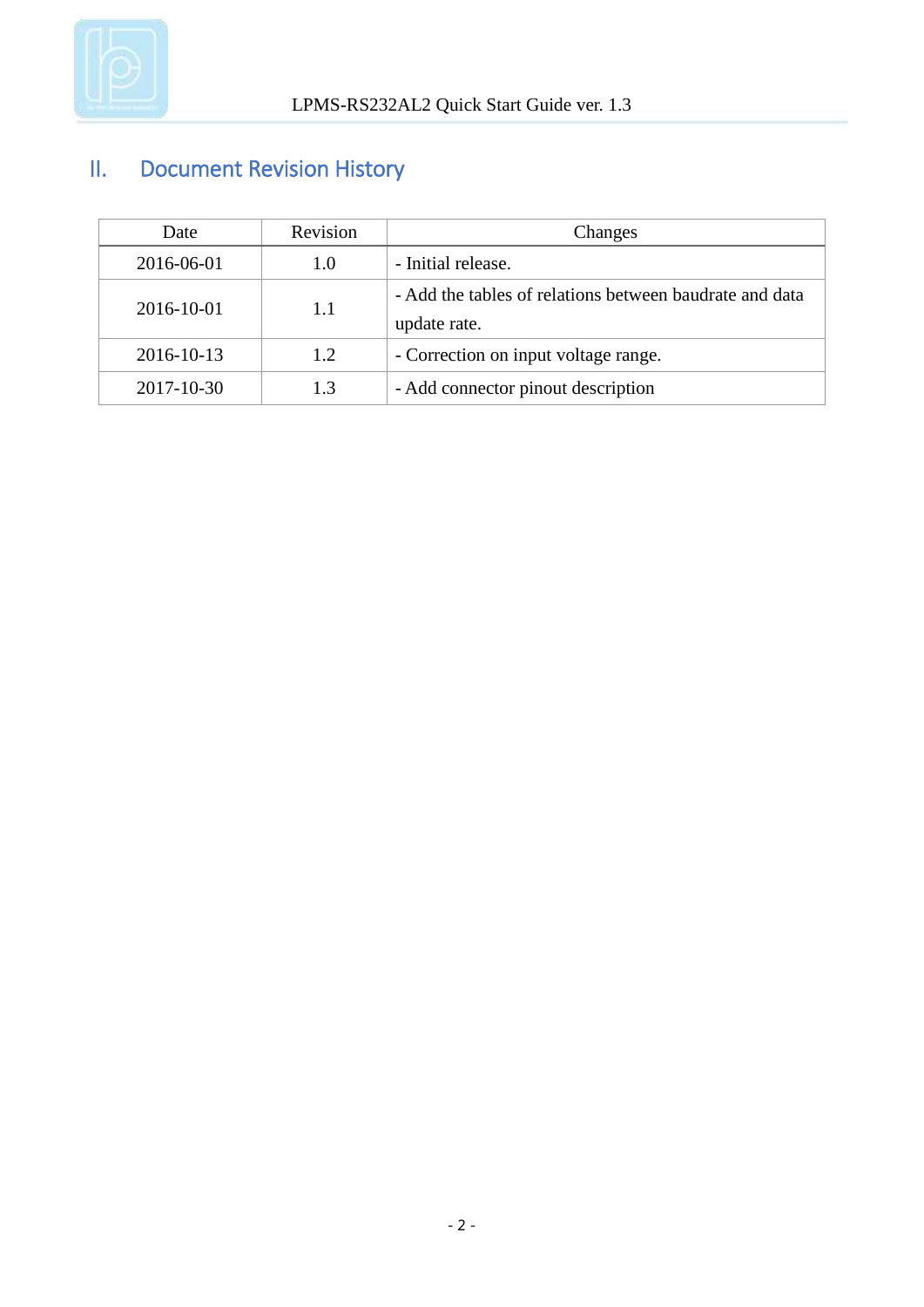

# <span id="page-4-0"></span>III. Device Specification

| Table 1. LPMS-KSZSZALZ Main Specification |                                                                      |  |  |
|-------------------------------------------|----------------------------------------------------------------------|--|--|
| <b>Parameters</b>                         | LPMS-RS232AL2                                                        |  |  |
| <b>Output range of Euler angle</b>        | Roll: $\pm 90^\circ$ ; pitch: $\pm 180^\circ$ ; Yaw: $\pm 180^\circ$ |  |  |
| <b>Bandwidth</b>                          | 400Hz                                                                |  |  |
| <b>Resolution</b>                         | $0.01\degree$                                                        |  |  |
| <b>Accuracy</b>                           | <0.5° (Static), <2° RMS (Dynamic)                                    |  |  |
| Max. instant impact (0.1 ms)              | $10,000 \text{ g}$                                                   |  |  |
|                                           | Raw data/Euler/Quaternion/Linear                                     |  |  |
| Output data type                          | acceleration/Air pressure/Altitude/Temperature                       |  |  |
| <b>Internal sampling rate</b>             | 400 Hz                                                               |  |  |
| <b>Communication interface</b>            | <b>RS232</b>                                                         |  |  |
| Max. baudrate                             | 921600 bps                                                           |  |  |
| <b>Communication protocol</b>             | <b>LPBUS</b>                                                         |  |  |
| <b>Size</b>                               | 48x40x25 mm                                                          |  |  |
| Weight                                    | 47.5 g                                                               |  |  |
| Max. data update rate                     | 400Hz                                                                |  |  |
| <b>Power consumption</b>                  | 155mW@3.3V                                                           |  |  |
| <b>Power supply</b>                       | 5V~15V DC                                                            |  |  |
| <b>Working temperature</b>                | -40~+80 °C                                                           |  |  |
| <b>Connector</b>                          | SACC-DSI-MS-5CON-PG 9/0,5,SCO,M12                                    |  |  |
| <b>Waterproof level</b>                   | IP67                                                                 |  |  |

#### **Table 1. LPMS-RS232AL2 Main Specification**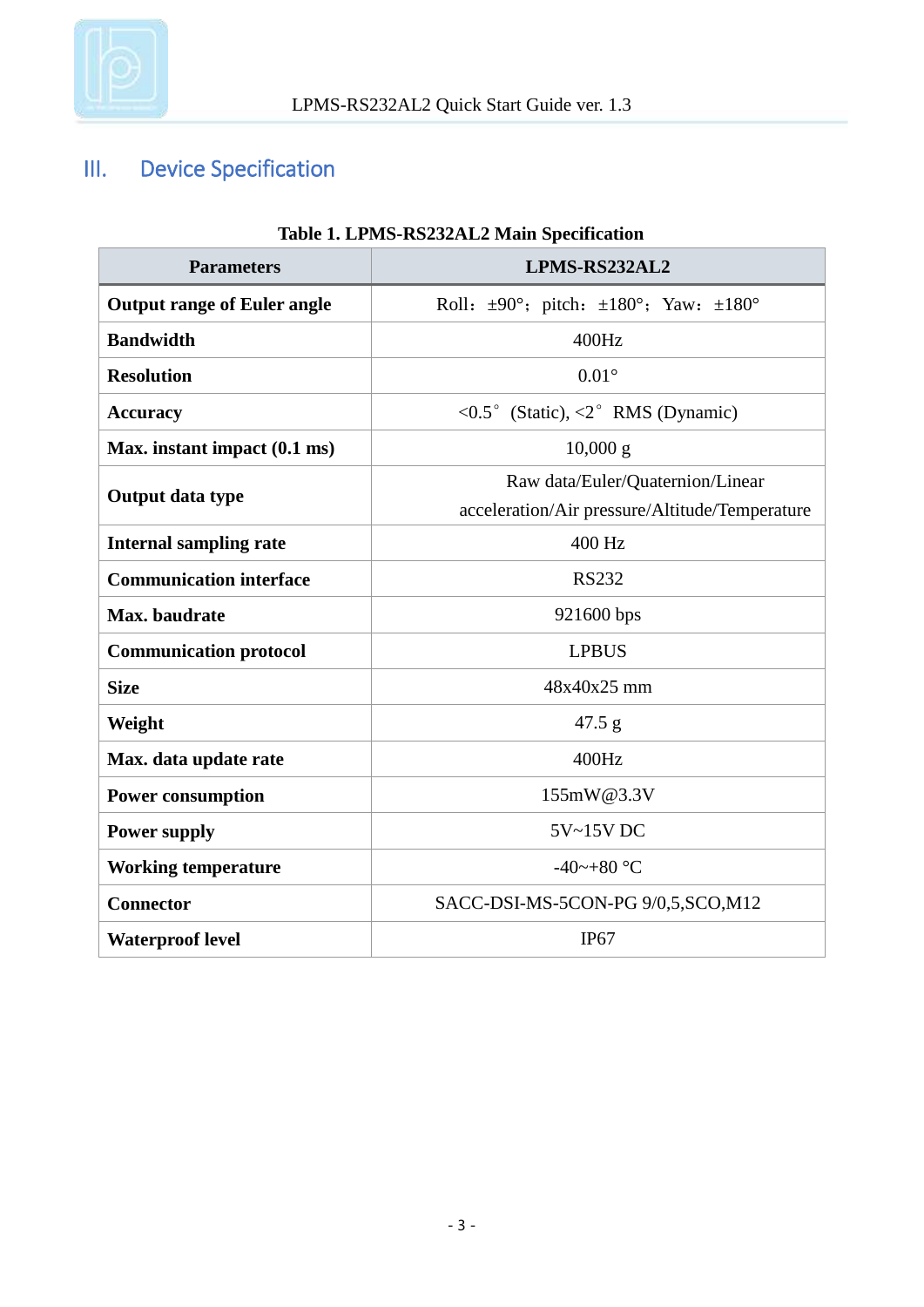

| <b>Parameters</b>          | <b>Typical Value</b>          | Unit                 |  |
|----------------------------|-------------------------------|----------------------|--|
| <b>Measurement range</b>   | $\pm 2/\pm 4/\pm 8/\pm 16$    | g                    |  |
| <b>Sensitivity</b>         | 0.061/0.122/0.244/0.488       | mg/LSB               |  |
| <b>Linear acceleration</b> |                               |                      |  |
| sensitivity change vs.     | $\pm 1$                       | $\%$                 |  |
| temperature                |                               |                      |  |
| <b>Linear acceleration</b> |                               | mg                   |  |
| typical zero-g level       | ±40                           |                      |  |
| offset accuracy            |                               |                      |  |
| <b>Linear acceleration</b> |                               |                      |  |
| zero-rate change vs.       | $\pm 0.5$                     | mg/C                 |  |
| temperature                |                               |                      |  |
| <b>Acceleration noise</b>  | 90                            | $\mu$ g/ $\sqrt{Hz}$ |  |
| density                    | $(FS = \pm 2 g$ ODR = 104 Hz) |                      |  |

#### **Table 2. Accelerometer Specification**

#### **Table 3. Gyroscope Specification**

| <b>Parameters</b>                                                      | <b>Typical Value</b>                                    | Unit             |  |
|------------------------------------------------------------------------|---------------------------------------------------------|------------------|--|
| <b>Measurement range</b>                                               | $\pm$ 125/ $\pm$ 245/ $\pm$ 500/ $\pm$ 1000/ $\pm$ 2000 | dps              |  |
| <b>Sensitivity</b>                                                     | 4.375/8.75/17.50/35/70                                  | mdps/LSB         |  |
| <b>Angular rate sensitivity</b><br>$\pm 1.5$<br>change vs. temperature |                                                         | $\%$             |  |
| Angular rate typical<br>zero-rate level                                | $\pm 10$                                                | dps              |  |
| Angular rate typical<br>zero-rate level change<br>vs. temperature      | $\pm 0.05$                                              | dps/C            |  |
| <b>Rate noise density</b>                                              | 7                                                       | $mdps/\sqrt{Hz}$ |  |
| Angular random walk                                                    | 9                                                       | degree/hour      |  |

## **Table 4. Magnetometer Specification**

| <b>Parameters</b>        | <b>Typical Value</b>        | Unit      |  |
|--------------------------|-----------------------------|-----------|--|
| <b>Measurement range</b> | $\pm 4/\pm 8/\pm 12/\pm 16$ | gauss     |  |
| <b>Sensitivity</b>       | 6842/3421/2281/1711         | LSB/gauss |  |
| Zero-gauss level         | $+1$                        | gauss     |  |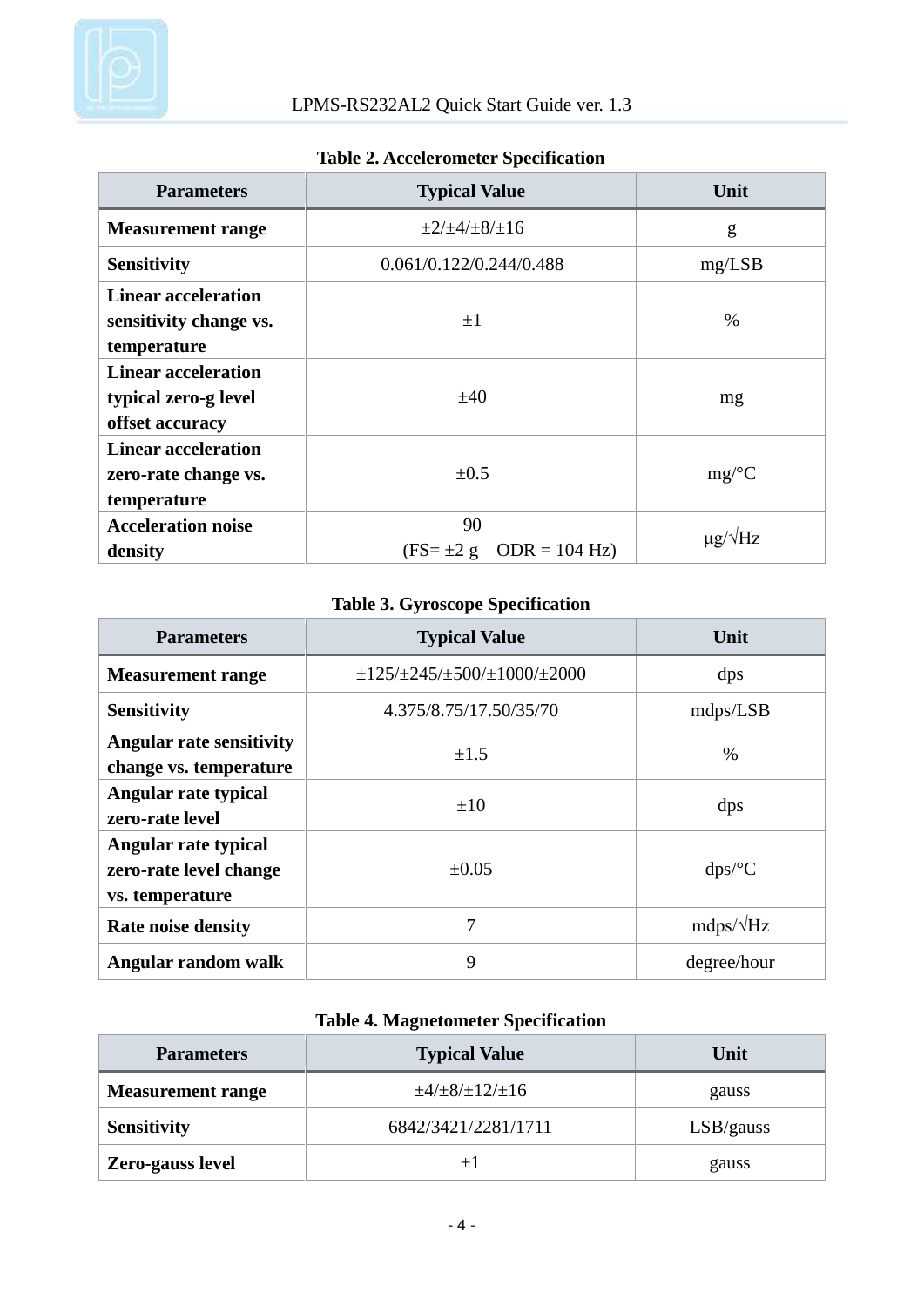

| <b>RMS</b> noise      | X axis     | 3.2 | mgauss |
|-----------------------|------------|-----|--------|
| (Ultra-high-performan | Y axis     | 3.2 | mgauss |
| ce mode)              | Z axis     | 4.1 | mgauss |
| <b>Non-linearity</b>  | $\pm 0.12$ |     | %FS    |

| <b>Parameters</b>                                             | <b>Typical Value</b> | Unit     |
|---------------------------------------------------------------|----------------------|----------|
| <b>Pressure measurement</b>                                   | $300 - 1100$         | hPa      |
| range                                                         |                      |          |
| <b>Temperature</b><br>coefficient of offset                   | $\pm 1.5$            | Pa/K     |
| <b>Absolute accuracy</b><br>pressure                          | $\pm 1.0$            | hPa      |
| <b>Pressure sensitivity</b>                                   | 0.18                 | Pa       |
| <b>Pressure noise</b>                                         | 1.3                  | Pa       |
| <b>Humidity measurement</b><br>range                          | $0 - 100$            | %RH      |
| <b>Humidity accuracy</b>                                      | $\pm 3$              | %RH      |
| <b>Humidity latency</b><br>$(10-90-10\%RH,$<br>$25 \text{ C}$ | $\pm 1$              | %RH      |
| <b>Humidity sensitivity</b>                                   | 0.008                | %RH      |
| <b>Humidity noise</b>                                         | 0.02                 | %RH      |
| <b>Humidity stability</b><br>$(10-90\%RH, 25 \text{ C})$      | 0.5                  | %RH/year |

#### **Table 5. Pressure and Humidity Sensor Specification**

## **Table 6. Relation between RS232 Baudrate and Max. Update Rate**

| <b>Baudrate (bps)</b> | <b>Max. Update Rate (Hz)</b> |
|-----------------------|------------------------------|
| 19200                 | 10                           |
| 57600                 | 50                           |
| 115200                | 100                          |
| 921600                | 400                          |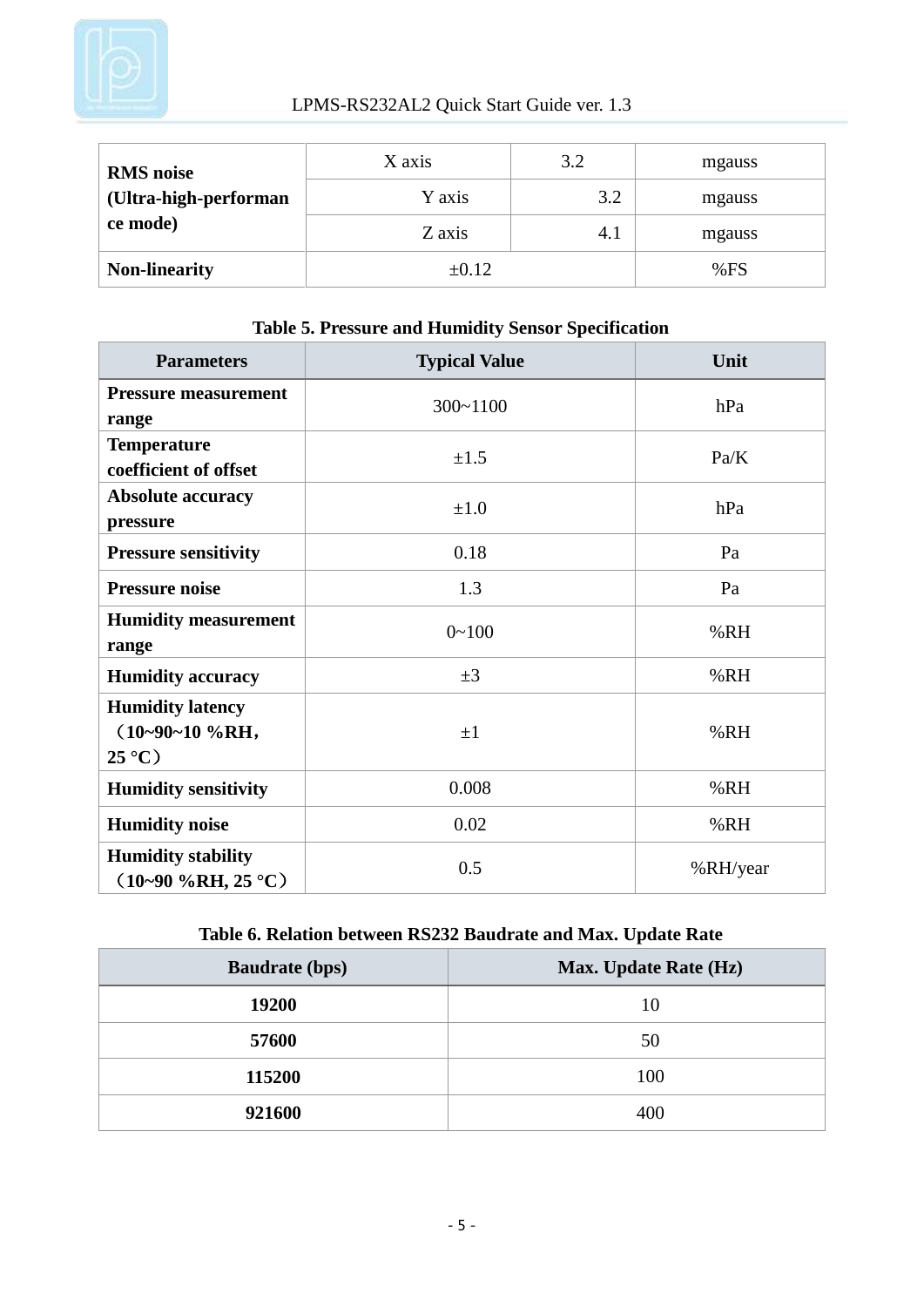

# <span id="page-7-0"></span>IV. Connector Pinout

<span id="page-7-1"></span>5-Pins Connector Type



| Pin no. | <b>Signal</b> | <b>Remark</b> | <b>Cable Color</b> |
|---------|---------------|---------------|--------------------|
|         | NC            |               | <b>Brown</b>       |
| 2       | <b>VDD</b>    | $+5V-15V$ DC  | White              |
| 3       | <b>GND</b>    |               | Blue               |
|         | TX            |               | <b>Black</b>       |
|         | RX            |               | Grey               |

# <span id="page-7-2"></span>8-Pins Connector Type



| Pin No.        | <b>Interface Type</b> | <b>Signal</b>  | <b>Remark</b>     | <b>Cable Color</b> |
|----------------|-----------------------|----------------|-------------------|--------------------|
| 1              |                       | <b>RS232-V</b> | $+5V$ ~ $+15V$ DC | White              |
| 3              | <b>RS232</b>          | <b>TX</b>      |                   | Green              |
| $\overline{4}$ |                       | <b>RX</b>      |                   | Yellow             |
| 8              |                       | USB-V          | $+5V$ DC          | Red                |
| 6              | <b>USB</b>            | $D-$           |                   | Pink               |
| $\tau$         |                       | $D+$           | -                 | Blue               |
| 2              | -                     | <b>GND</b>     | -                 | <b>Brown</b>       |
| 5              |                       | <b>RES</b>     |                   | Grey               |

\***IMPORTANT:** RS232 and USB interfaces cannot be used at the same time.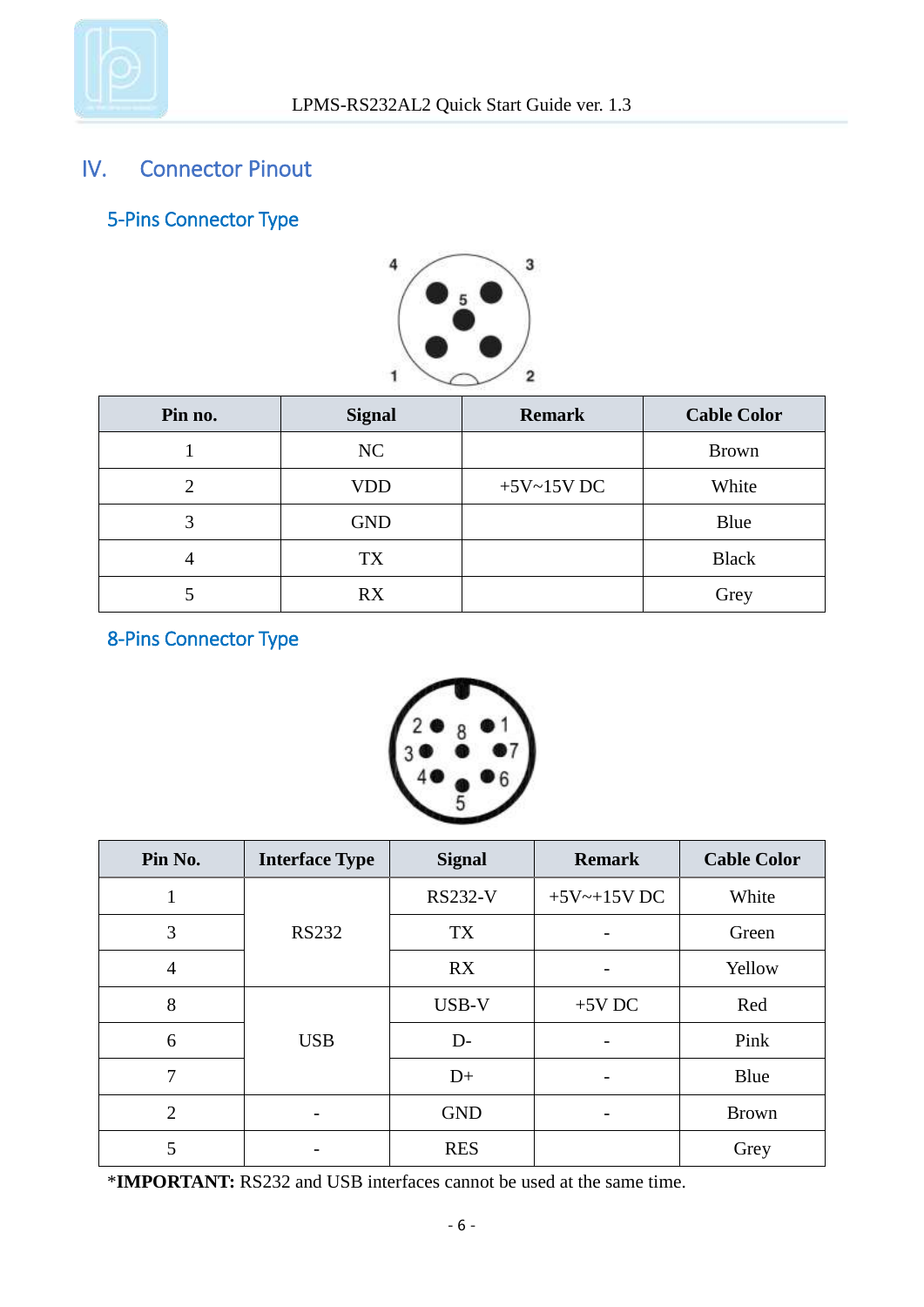

## <span id="page-8-0"></span>V. Operation

#### <span id="page-8-1"></span>OpenMAT Software Installation

We offer windows OS based software called LpmsControl for users to easily manipulate the LPMS-RS232AL2 sensor. The LpmsControl software is a sub program of OpenMAT software. Please choose a correct version of OpenMAT software from our homepage based on the operation system specification. The followings show an example of installing the OpenMAT software under Windows 7 32bit system.

1) Go to: [http://www.lp-research.com/support/,](http://www.alubi.cn/) and download the latest version of OpenMAT for the sensor, like OpenMAT Version 1.3.5 (Windows 32-bit binary) showed as below.



2) Run the installer after the download process is finished, and push the "I Agree" button for the next step.

| OpenMAT-1.3.5 Setup                                                                                                             |         |        | × |
|---------------------------------------------------------------------------------------------------------------------------------|---------|--------|---|
| <b>License Agreement</b>                                                                                                        |         |        |   |
| Please review the license terms before installing OpenMAT-1.3.5.                                                                |         |        |   |
|                                                                                                                                 |         |        |   |
| Press Page Down to see the rest of the agreement.                                                                               |         |        |   |
| Please go to the following link for release information:                                                                        |         |        |   |
| https://bitbucket.org/lpresearch/openmat/wiki/Home                                                                              |         |        |   |
|                                                                                                                                 |         |        |   |
|                                                                                                                                 |         |        |   |
|                                                                                                                                 |         |        |   |
|                                                                                                                                 |         |        |   |
|                                                                                                                                 |         |        |   |
|                                                                                                                                 |         |        |   |
|                                                                                                                                 |         |        |   |
| If you accept the terms of the agreement, click I Agree to continue. You must accept the<br>agreement to install OpenMAT-1.3.5. |         |        |   |
|                                                                                                                                 |         |        |   |
| LP-RESEARCH Installer                                                                                                           |         |        |   |
|                                                                                                                                 | I Agree | Cancel |   |
|                                                                                                                                 |         |        |   |
|                                                                                                                                 |         |        |   |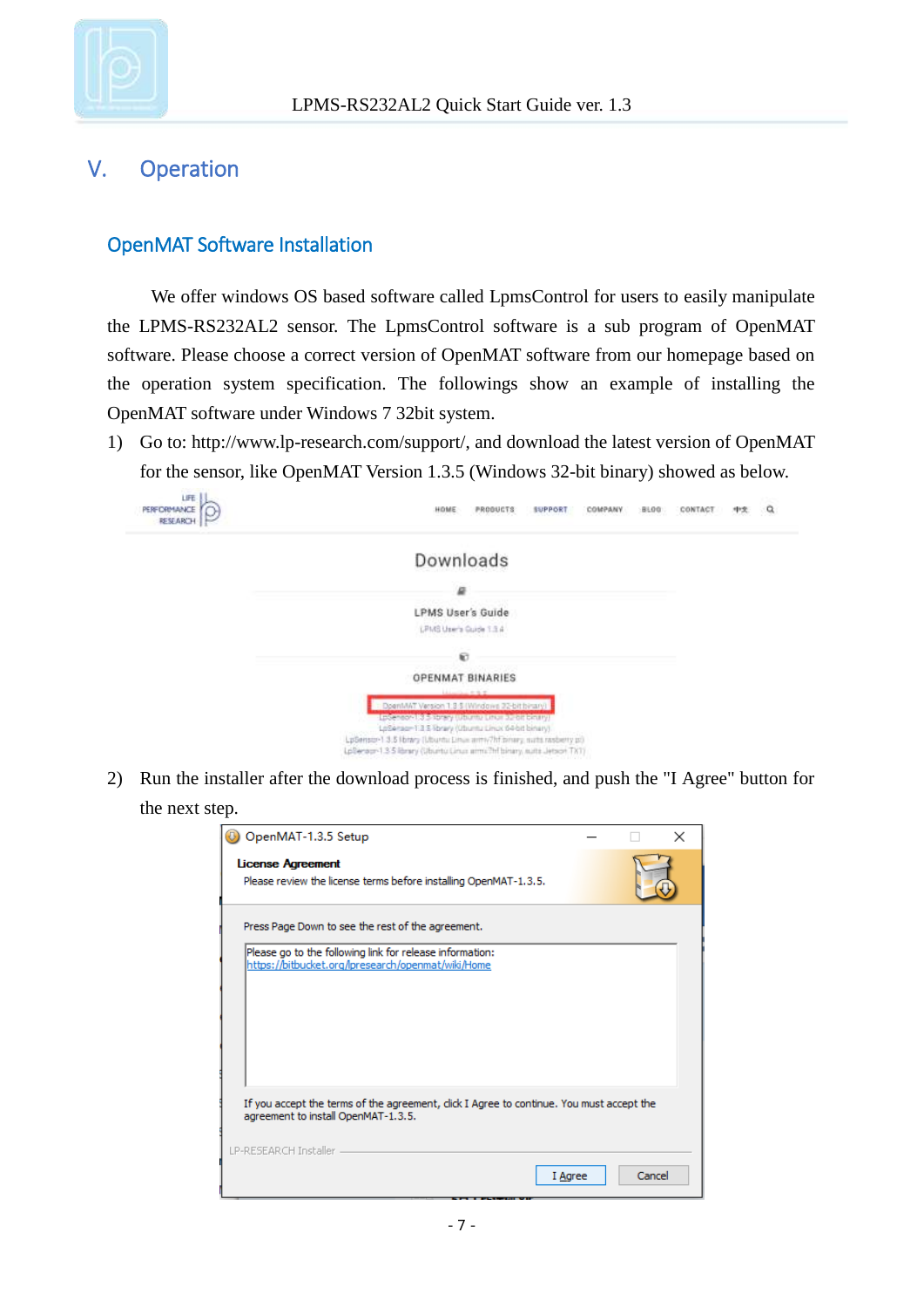

3) Push the "Browse" button to select the installation path of the program, and then push "Install" to start the installation process.

| OpenMAT-1.3.5 Setup                                                                                                                                                             |        |        | $\times$ |
|---------------------------------------------------------------------------------------------------------------------------------------------------------------------------------|--------|--------|----------|
| <b>Choose Install Location</b><br>Choose the folder in which to install OpenMAT-1.3.5.                                                                                          |        |        |          |
| Setup will install OpenMAT-1.3.5 in the following folder. To install in a different folder, click<br>Browse and select another folder. Click Install to start the installation. |        |        |          |
| <b>Destination Folder</b><br>C:\OpenMAT\OpenMAT-1.3.5\                                                                                                                          | Browse |        |          |
| Space required: 51.9MB<br>Space available: 21.6GB                                                                                                                               |        |        |          |
| LP-RESEARCH Installer<br>$<$ Back<br>Install                                                                                                                                    |        | Cancel |          |

4) Push the "Close" button to complete the installation.

| O OpenMAT-1.3.5 Setup                                             |        |       |        |
|-------------------------------------------------------------------|--------|-------|--------|
| <b>Installation Complete</b><br>Setup was completed successfully. |        |       |        |
|                                                                   |        |       |        |
| Completed                                                         |        |       |        |
| Show details                                                      |        |       |        |
|                                                                   |        |       |        |
|                                                                   |        |       |        |
|                                                                   |        |       |        |
|                                                                   |        |       |        |
| LP-RESEARCH Installer                                             |        |       |        |
|                                                                   | $Back$ | Close | Cancel |

To run the LpmsControl software from the start menu of your windows system, you can see the following interface.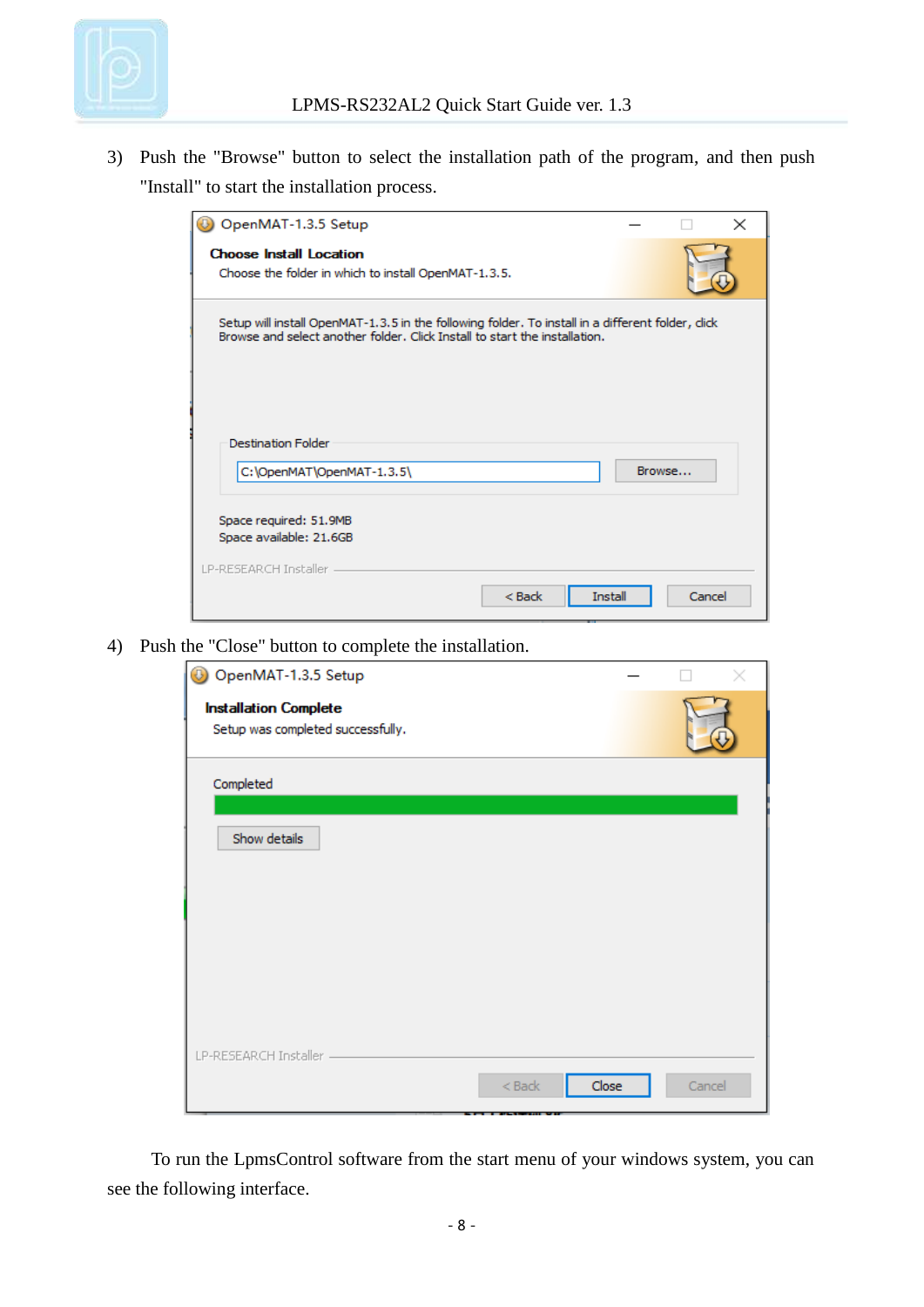



#### <span id="page-10-0"></span>Connection with PC

In order to connect the sensor to a PC via the RS232 port, a RS232-to-USB conversion cable is needed. Please connect the conversion cable with LPMS-RS232AL2 sensor based on the pinout description in section "Connector Pinout". After plugging the conversion cable to a windows OS PC, a COM port is supposed to be assigned to the cable, which can be confirmed through the device manager of windows system. Please remember that COM port number and use it for the sensor connection.

Please follow the instructions below to complete the remaining steps.

1) To select the "Add/remove sensor" under "Connect" menu or click the "+" button on toolbar.



The "add device" window will pop out, as following.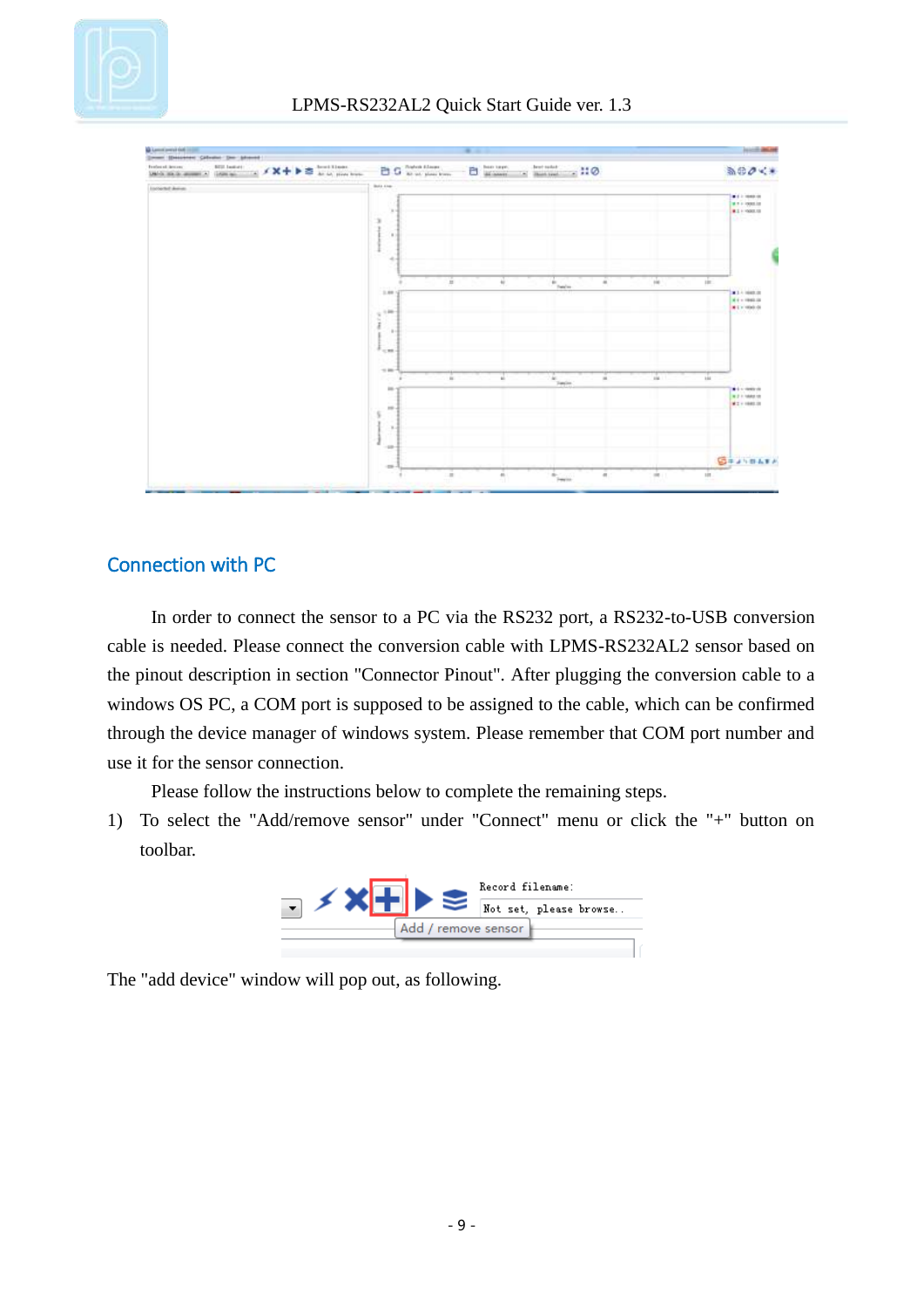

| Discovered devices |                                               |
|--------------------|-----------------------------------------------|
|                    |                                               |
|                    |                                               |
|                    |                                               |
|                    |                                               |
|                    |                                               |
|                    |                                               |
| Preferred devices  |                                               |
|                    |                                               |
|                    |                                               |
|                    |                                               |
|                    |                                               |
|                    |                                               |
|                    | Scan system serial ports (only for LPMS-UART) |
|                    |                                               |
| Add device         | heavye device.                                |

- 2) To check the option of "Scan system serial ports (only for LPMS-UART)" and click the "Scan devices" button to start the device discovery process. Please wait until the process is finished.
- 3) To select the target sensor ID from the "Discovered devices" list, for example, "LPMS-CUR(Port:COM9)" in the following image. This COM port should be same as the one of the conversion cable.
- 4) To add the selected sensor to "Preferred devices" list by clicking the "Add device" button.
- 5) To click the "Save devices" button to save the preferred devices list, and return to main interface of LpmsControl.

| LpmsControl                                              |                                                 |                                                                | $\Sigma$ |
|----------------------------------------------------------|-------------------------------------------------|----------------------------------------------------------------|----------|
| Discovered devices<br>4 LPMS-CUR (Port: COM1)            |                                                 |                                                                |          |
| Device ID:                                               | Interface type: RS-232                          | COM1                                                           |          |
| Device ID:                                               | LPMS-CUR (Port: COM9)<br>Interface type: RS-232 | COM9                                                           |          |
| Preferred devices<br>LPMS-CUR (Port: COM9)<br>Device ID: | Interface type: RS-232                          | COM9                                                           |          |
| Add device                                               |                                                 | Scan system serial ports (only for LPMS-UART)<br>Remove device |          |
| Save devices                                             |                                                 | Scan devices                                                   |          |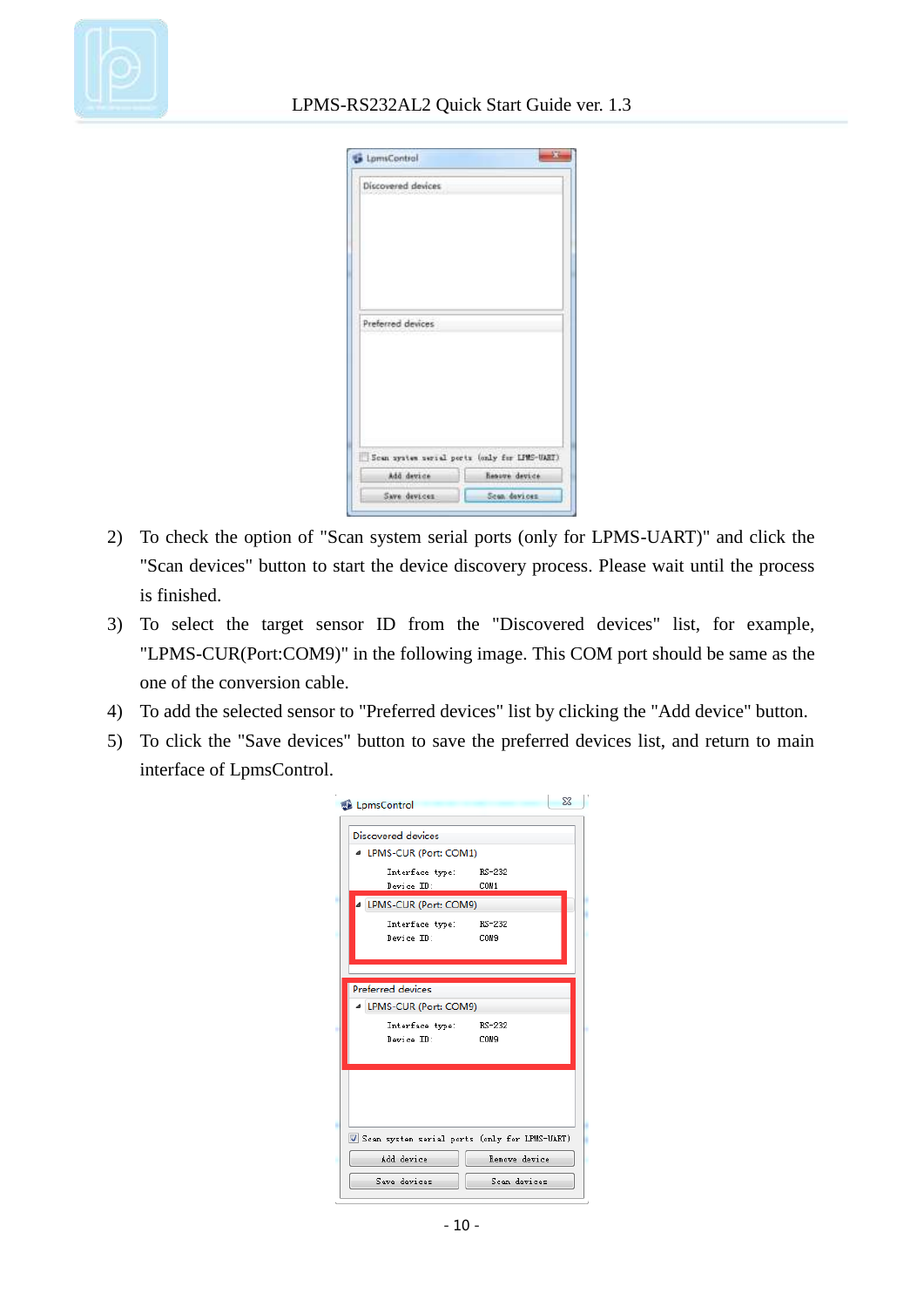

6) To select the target sensor ID from the Preferred devices list, and click Connect function under "Connect" menu or click the lightning button on toolbar to connect the sensor. Note: The default baudrate of RS232 communication is 115200bps.

| Preferred devices: |                          | RS232 baudrate: |  |      |
|--------------------|--------------------------|-----------------|--|------|
| LPMS-RS232 (COM9)  | $\overline{\phantom{a}}$ | 115200 bps      |  | **** |
| LPMS-RS232 (COM9)  |                          |                 |  |      |

After completing all the steps above, the LPMS-RS232AL2 should have been connecting with windows system. Users can check all the data visualization and parameter settings of the sensor from LpmsControl.



On the left side of the main interface of LpmsControl, users can change the sensor settings, like measurement range, filter modes, data updating rate, etc. Moreover, the types of output data can be modified by checking or unchecking the check box of each parameter. For example, in the following image the "raw magnetometer" is checked so that the acquisition of magnetic data is enabled.